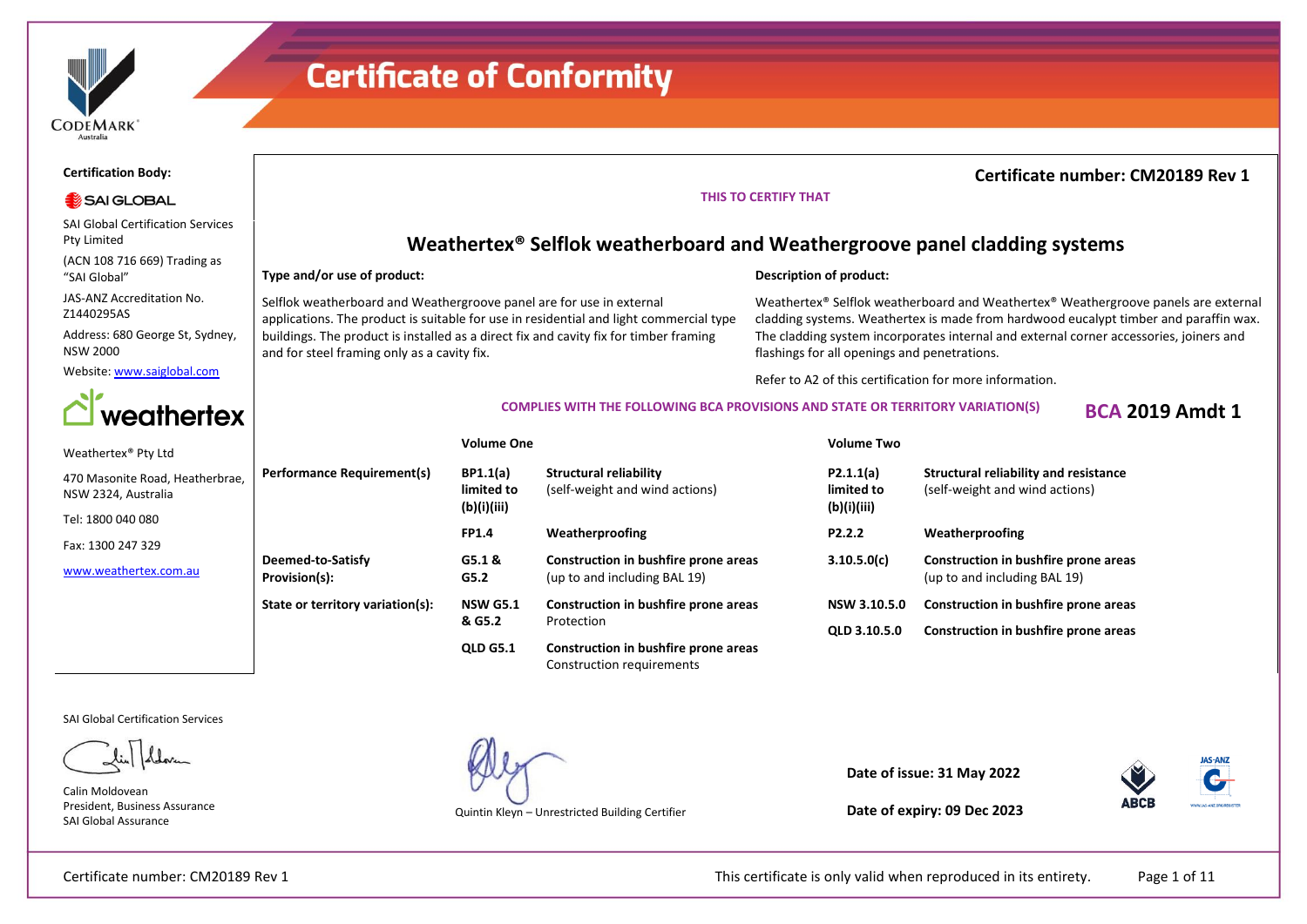

### **SUBJECT TO THE FOLLOWING LIMITATIONS AND CONDITIONS AND THE PRODUCT TECHNICAL DATA IN APPENDIX A AND EVALUATION STATEMENTS IN APPENDIX B**

### **Limitations and conditions:**

- 1. Selflok weatherboard and Weathergroove panel cladding systems are to be installed in accordance with Weathertex Selflok Weatherboards Installation Manual – Version SC020222 (Updated 2<sup>nd</sup> February 2022) and Weathertex Weathergroove Panels Installation Manual – Version WC020222 (Updated 2<sup>nd</sup> February 2022), respectively.
- 2. For Class 2 to Class 9 buildings, Selflok weatherboard and Weathergroove panel cladding systems are suitable for use only on Type C Fire resisting construction.
- 3. Selflok weatherboard and Weathergroove panel cladding systems may be used on walls required to have an FRL, provided the method of the attachment in the following documents does not compromise the fire resistance of the wall required by the relevant parts of BCA:
	- a. Weathertex Selflok Weatherboards Installation Manual Version SC020222 (Updated 2<sup>nd</sup> February 2022).
	- b. Weathertex Weathergroove Panels Installation Manual Version WC020222 (Updated 2<sup>nd</sup> February 2022).
	- c. Selflok Cavity Construction Details Ver. 200415CDSLC, Dated 15th April 2020.
	- d. Selflok Direct Fix Construction Details Ver. 200415CDSLD, Dated 15th April 2020.
	- e. Weathergroove Cavity Construction Details Ver. 200415CDWGC, Dated 15th April 2020.
	- f. Weathergroove Direct Fix Construction Details Ver. 200415CDSLD, Dated 15th April 2020.
- 4. Selflok weatherboard and Weathergroove panel cladding systems are suitable for use on buildings constructed in accordance with AS 3959:2018 that have a Bushfire Fire Attack Level up to and including BAL 19.
- 5. Selflok weatherboard and Weathergroove panel cladding systems may be used in wind regions up to and including N4 and C2 and must be fixed in accordance with Weathertex Selflok Weatherboards Installation Manual – Version SC020222 (Updated 2nd February 2022) or Weathertex Weathergroove Panels Installation Manual – Version WC020222 (Updated 2nd February 2022), as relevant.
- 6. The timber framing is to be in accordance with AS1684- 2010 series as applicable. Steel framing is to be in accordance with either AS4100-1998 (+A1) for steel structures, or AS/NZS4600-2018 for Cold-form steel structures, or the NASH Standard as applicable.
- 7. Wall wraps and sarking materials must be selected and installed in accordance with Weathertex Selflok Weatherboards Installation Manual – Version SC020222 (Updated  $2^{nd}$  February 2022) or Weathertex Weathergroove Panels Installation Manual – Version WC020222 (Updated 2<sup>nd</sup> February 2022), as relevant.
- 8. The Selflok weatherboard and Weathergroove panel cladding systems have been tested for weatherproofing requirements and achieved the following results:
	- a. Direct fix: Serviceability limit state wind pressure up to +1 kPa and 1.5 kPa water penetration.
	- b. Cavity fix: Serviceability limit state wind pressure up to  $+1$  kPa and  $-1.5$  kPa water penetration.
- 9. The product has not been assessed for use in internal applications.
- 10. Product must be used for its intended purpose.

### **Building classification/s:**

- Volume 1 Class 2 to Class 9 buildings
- Volume 2 Class 1 and Class 10a buildings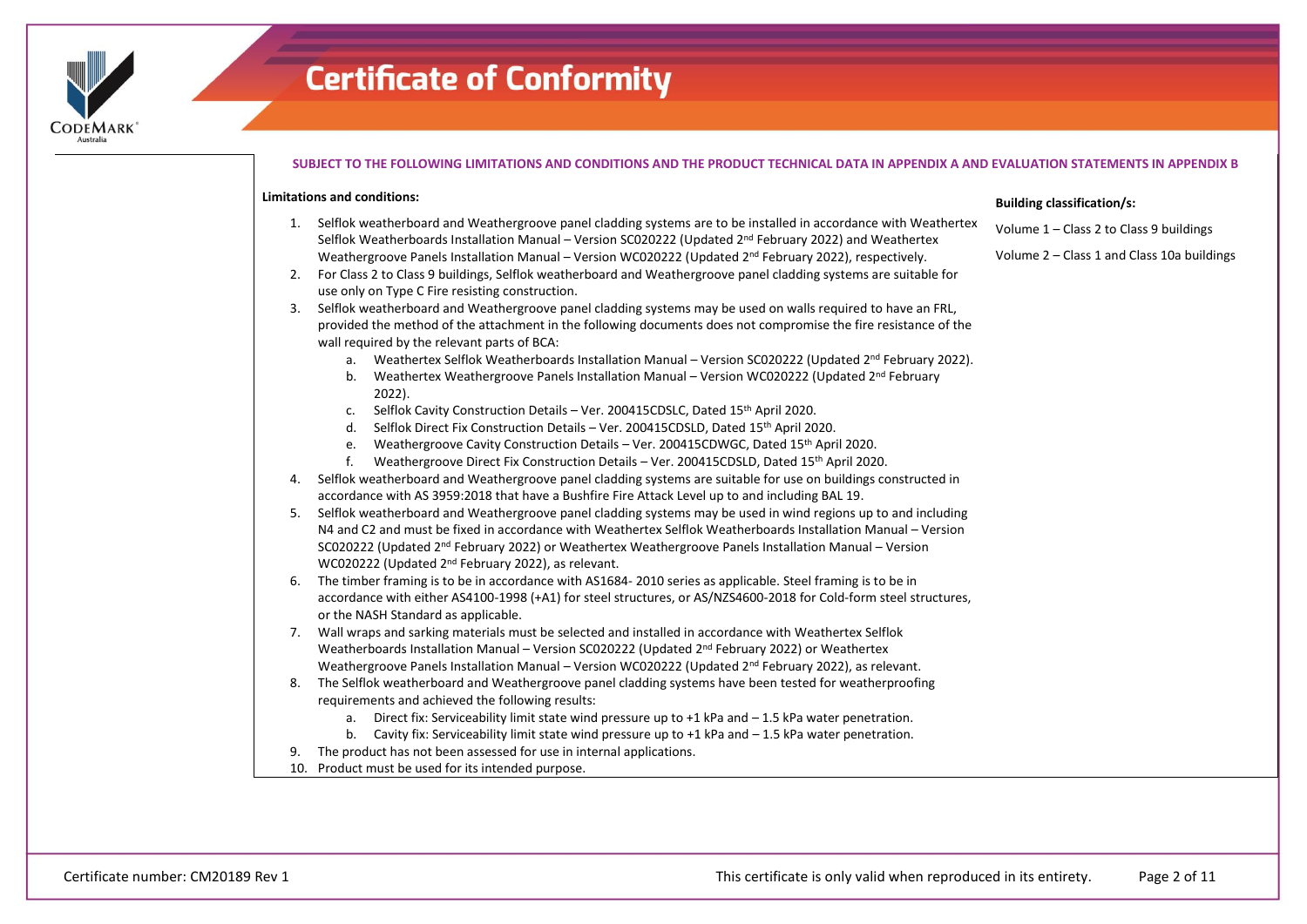

Scope of certification: The CodeMark Scheme is a building product certification scheme. The rules of the Scheme are available at the ABCB website www.abcb.gov.au. This Certificate of Conformity is to confirm that the relevant requirements of the Building Code of Australia (BCA) as claimed against have been met. The responsibility for the product performance and its fitness for the intended use remain with the certificate holder. The certification is not transferrable to a manufacturer not listed on Appendix A of this certificate.

**Disclaimer:** The Scheme Owner, Scheme Administrator and Scheme Accreditation Body do not make any representations, warranties or guarantees, and accept no legal liability whatsoever arising from or connected to, the accuracy, reliability, currency or completeness of any material contained within this certificate; and the Scheme Owner, Scheme Administrator and Scheme Accreditation Body disclaim to the extent permitted by law, all liability (including negligence) for claims of losses, expenses, damages and costs arising as a result of the use of the product(s) referred to in this certificate.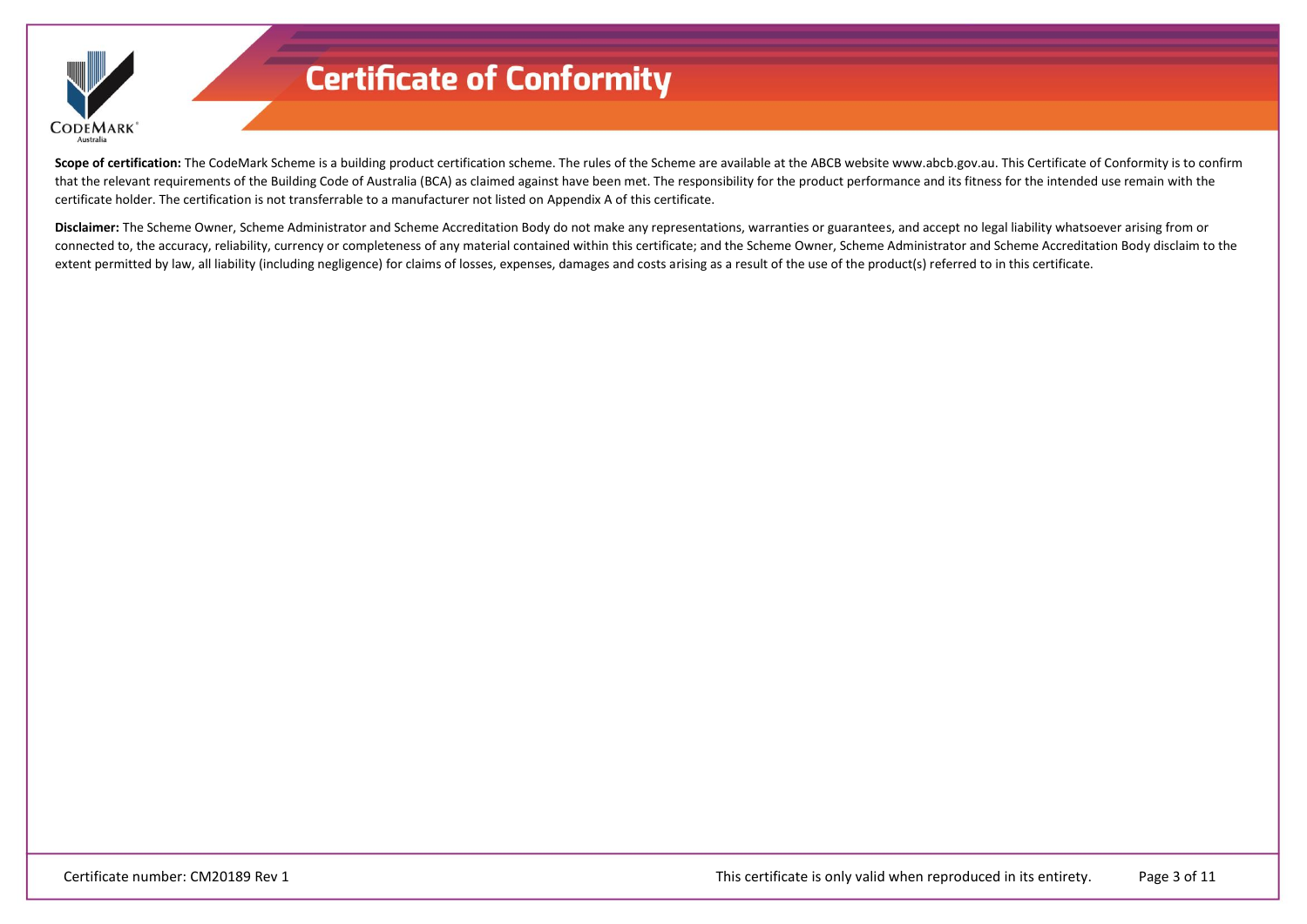**CODEMARK** 

### **APPENDIX A – PRODUCT TECHNICAL DATA**

### **A1 Type and intended use of product**

Refer to Page 1 of this certificate.

### **A2 Description of product**

Refer to Page 1 of this certificate and the following:

- Selflok weatherboards are routed during manufacturing with a self-locking feature to allow each board to allow each board to accurately align above one another to provide a clean and neat finish.
- Weathergroove panels (9.5mm thick) have vertical grooves with rebated edges. Panels are installed vertically combined with Weathergroove joiners which provide a hidden vertical panel joint. Weathergroove panels with natural finish can also be installed using the traditional butt join installation method.
- Selflok weatherboard and Weathergroove panels are supplied either as pre-primed or in a natural timber finish.

### **A3 Product specification**

Selflok weatherboard are available in a range of profiles and finishes, with each board size of 3660mm x 298mm x 9.5mm as per the below product range:

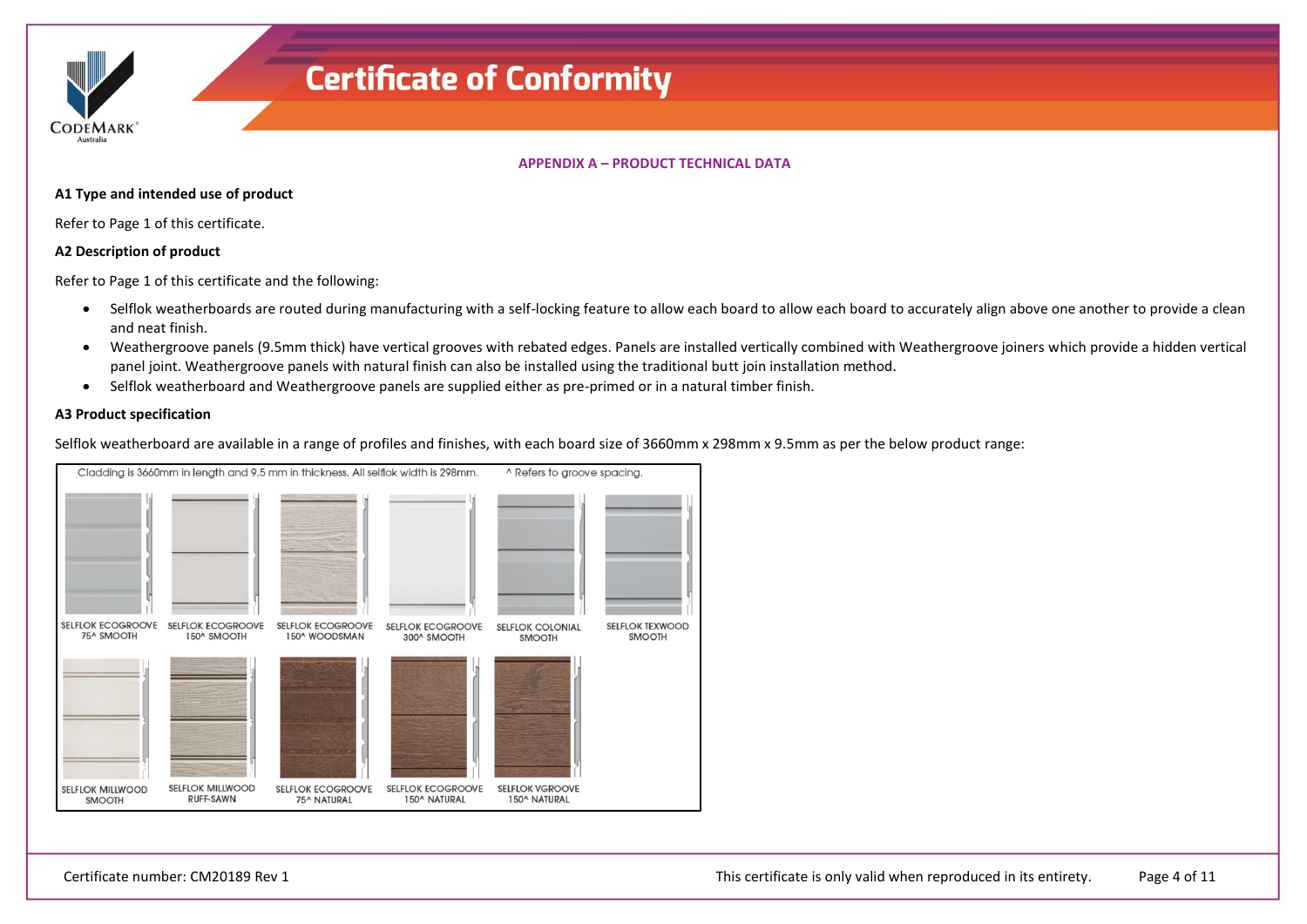

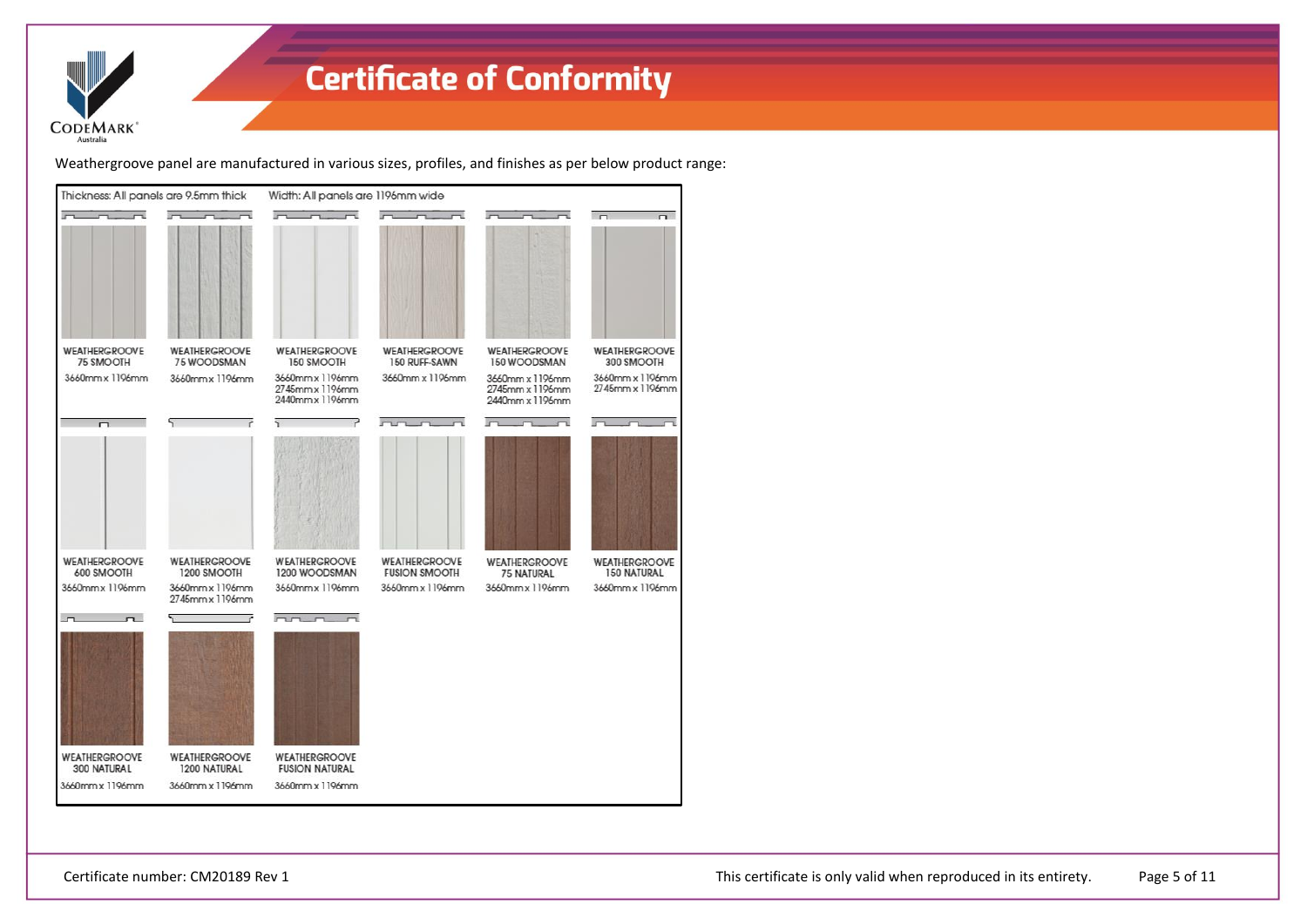

Selflok weatherboard accessories:

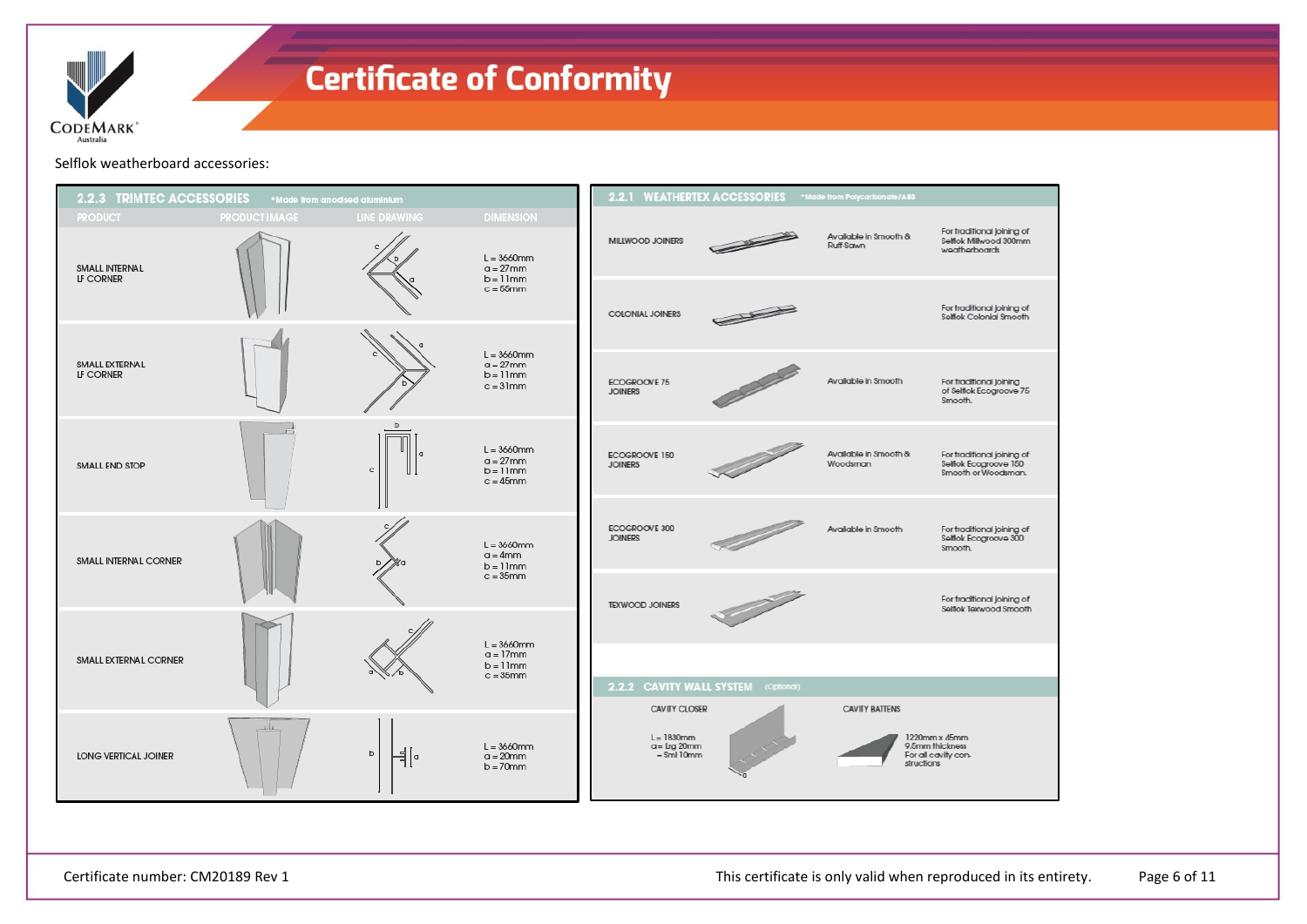

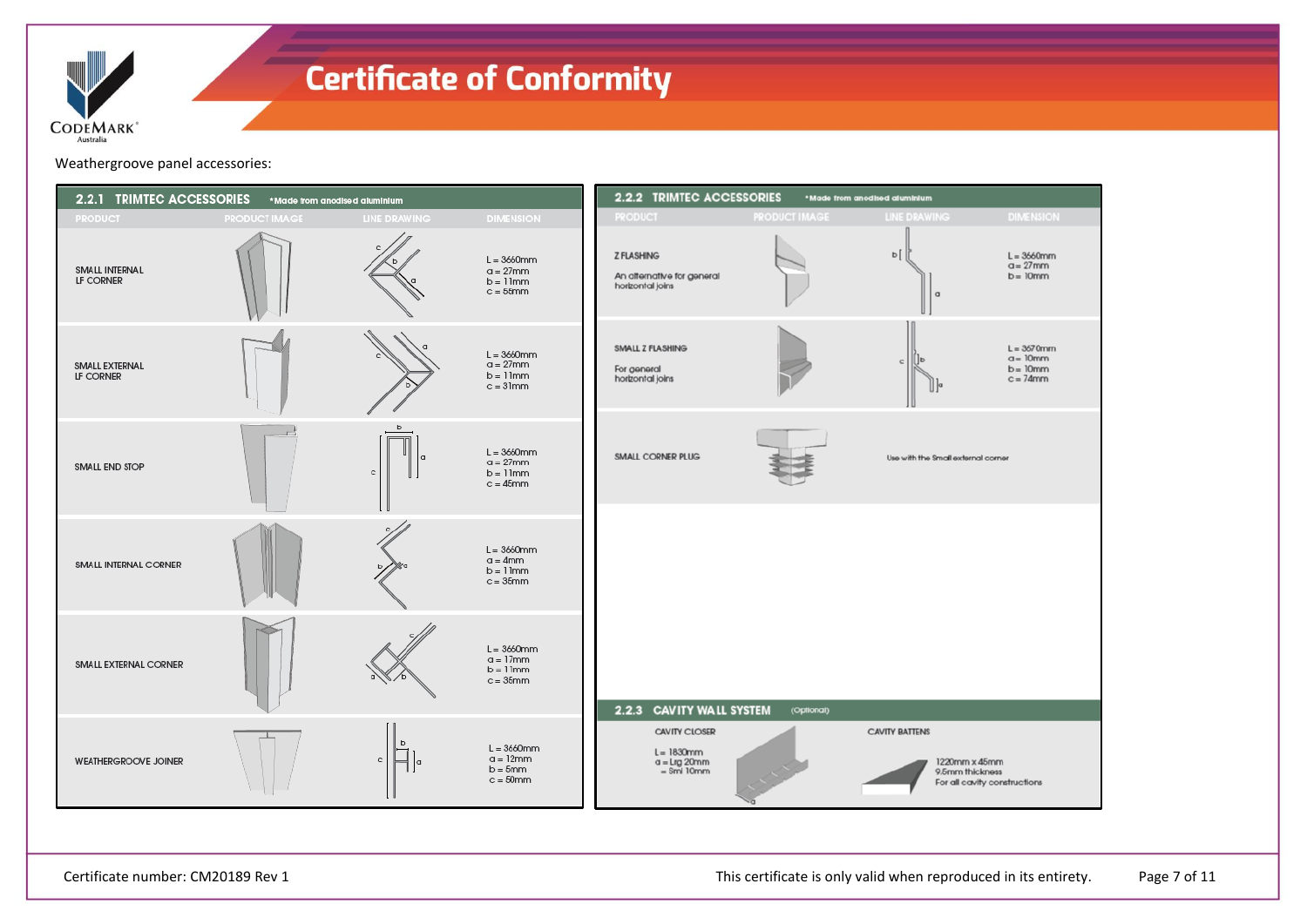

### **A4 Manufacturer and manufacturing plant(s)**

Weathertex Pty Ltd – Manufactured at 470 Masonite Road, Heatherbrae, NSW, 2324, Australia

### **A5 Installation requirements**

Refer to 'Limitations and conditions' section of this certificate.

The spans of the cladding panels shall be continuous spans of 2 spans or greater. Simply supported spans are not permitted.

### **A6 Other relevant technical data**

• **Warringtonfire, Fire assessment report, Steel or timber framed plasterboard walls cladded with Weathertex boards to AS1530.4:2014, Report No: FAS200116 R2.1 (dated 23 November 2020).**

*This assessment report concludes that the fixing of Weathertex 9.5mm cladding (direct fix or via battens) to a timber or steel framed wall system with an established FRL of 30/30/30, 60/60/60, or 90/90/90 is not likely to have a detrimental effect on the FRL of the underlying wall system, if tested in accordance with AS 1530.4-2014.The assessment does not*  investigate the implications of using Weathertex 9.5mm cladding on the structural behaviour of underlaying wall systems under extended applications such as increased wall height.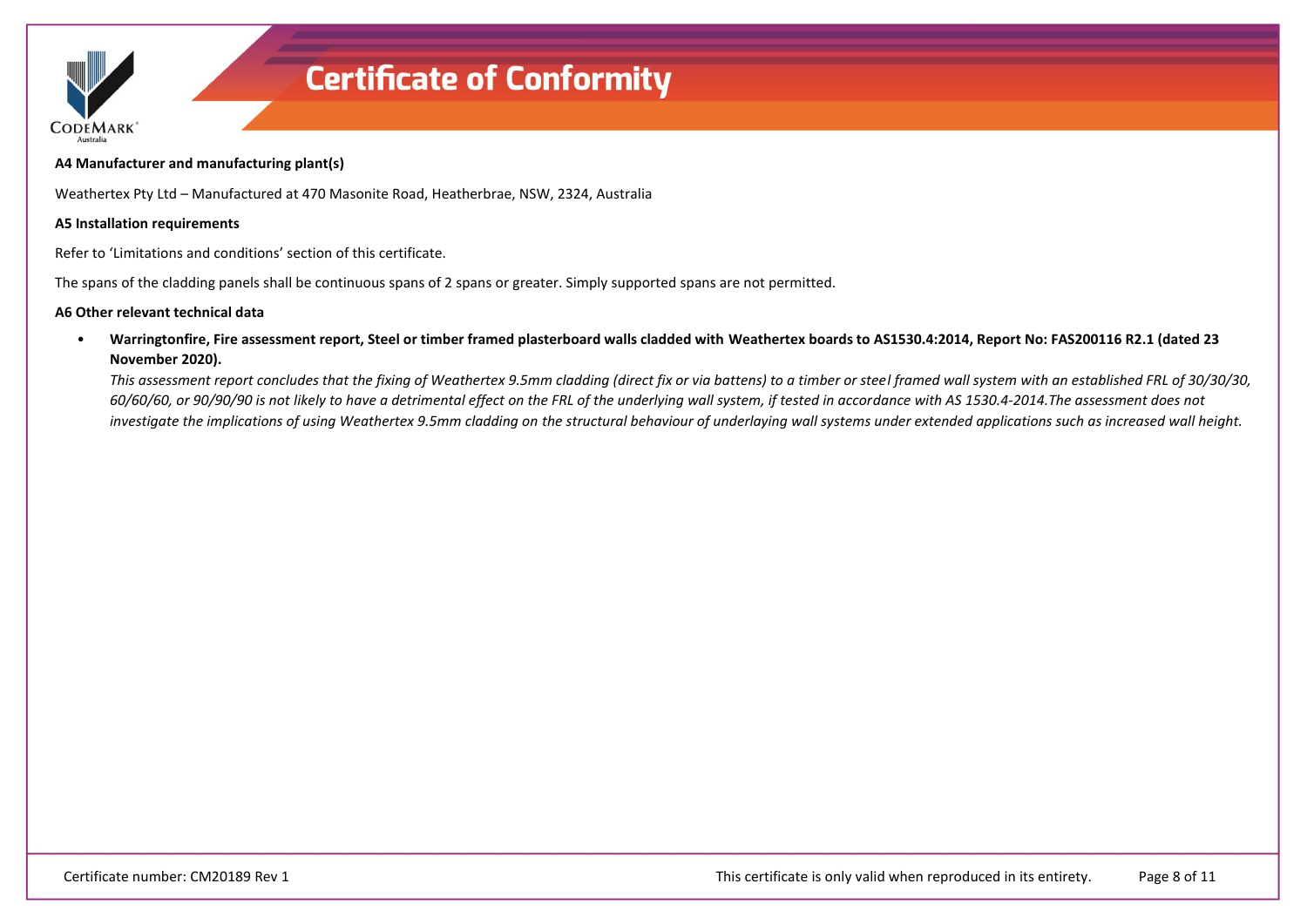

### **APPENDIX B – EVALUATION STATEMENTS**

### **B1 Evaluation methods**

The system has been assessed as complying with the identified Performance Requirements of the BCA 2019 Amdt 1. This involved a review of product specifications, test reports, installation manuals, and associated documentation.

### **1. Structural assessment:**

- Volumes 1 & 2 A2.2(2)(a) / A5.2(1)(d) A report issued by an Accredited Testing Laboratory Cyclone Testing Station, James Cook University (NATA accreditation No. 14937).
- Volumes 1 & 2 A2.2(2)(a) / A5.2(1)(e) A certificate or report from a professional engineer or other appropriately qualified person David Beneke Consulting.

### **2. Weatherproofing assessment:**

- Volumes 1 & 2 A2.2(2)(a) / A5.2(1)(d) A report issued by an Accredited Testing Laboratory Ian Bennie and Associates (NATA accreditation No. 2371).
- Volumes 1 & 2 A2.2(2)(a) / A5.2(1)(e) A certificate or report from a professional engineer or other appropriately qualified person Acronem Consulting Australia Pty Ltd.

### **3. Resistance to Bushfire Attack assessment:**

• Volumes 1 & 2 – A2.3(2)(a) / A5.2(1)(e) – A certificate or report from a professional engineer or other appropriately qualified person – EWPAA.

### **B2 Reports**

| <b>Evaluation methods</b>           | Related Supporting Evidence as listed below |
|-------------------------------------|---------------------------------------------|
| <b>Structural Assessment</b>        | Numbers $1-6$                               |
| Weatherproofing Assessment          | Numbers $7-13$                              |
| Resistance to Bushfire Construction | Numbers 14 & 15                             |
| assessment                          |                                             |

### **Structure**

**1. James Cook University, Cyclone Testing Station, Static Simulated Wind Load Strength Testing of Weatherboard Plank Variations, Report No: TS1151 (dated 19 September 2019).** *This report provides the results to testing of various Weathertex planks including Selflok 9.5mm to the requirements of AS 4040.2 and determines that the product can withstand noncyclonic wind conditions with an Ultimate Limit State Design Wind Capacity (ULS) of 3.51 kPa when installed with 600mm stud spacings and fixed with 62mm stainless steel brad nails.*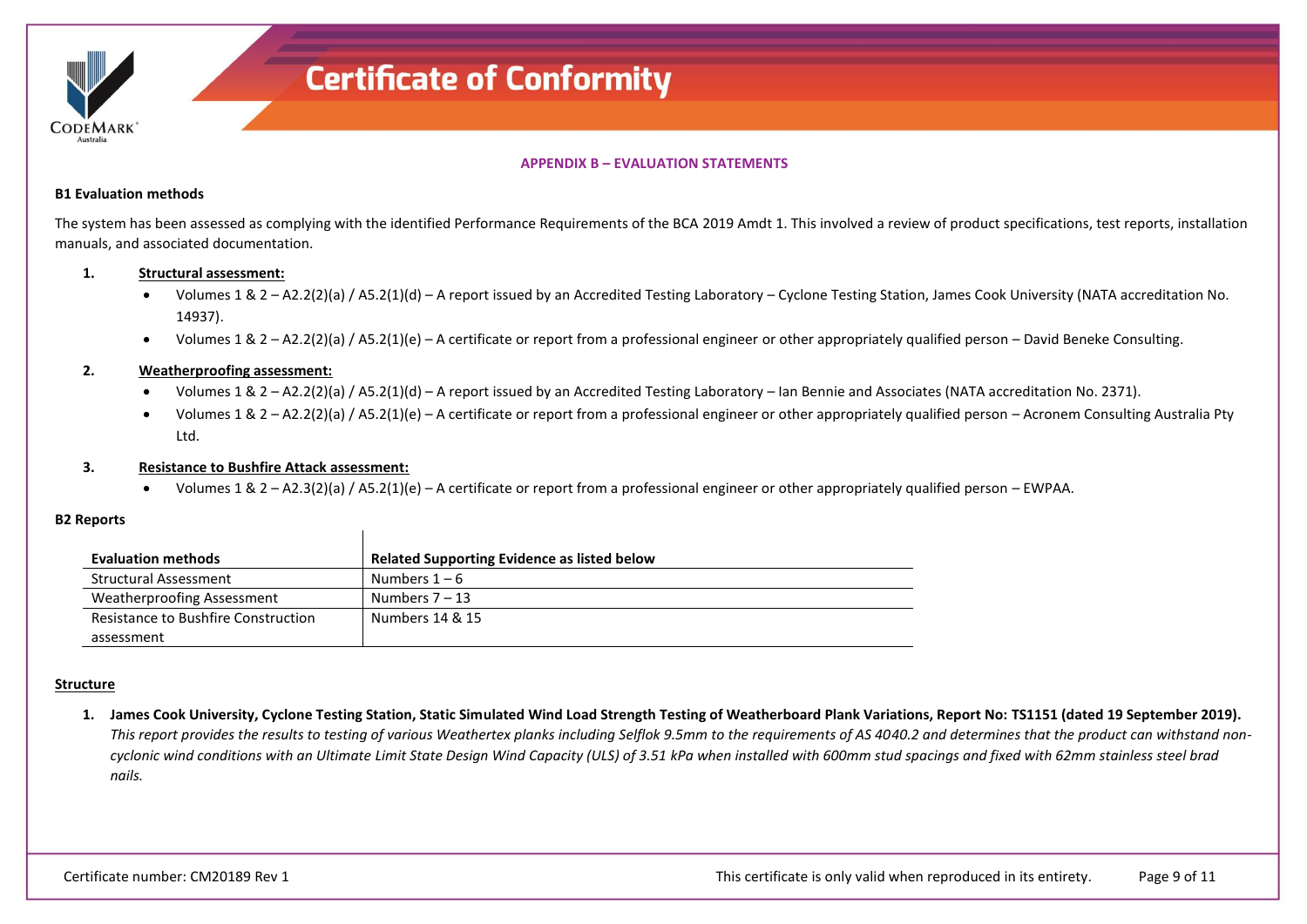

- **2. James Cook University, Cyclone Testing Station, Static and Cyclic Simulated Wind Load Strength Testing of Selflok Weatherboards, Report No: TS1133 (dated 19 March 2019).** *This report provides the results to testing Selflok 9.5mm to the requirements of AS 4040.2 and determines that the product can withstand non-cyclonic wind conditions with an Ultimate Limit State Design Wind Capacity (ULS) of 4.34 kPa when installed with 600mm stud spacings and 45 x 2.5mm Ring Shank nails.*
- **3. James Cook University, Cyclone Testing Station, Static Simulated Wind Load Strength Testing of Weathergroove Architectural Panels, Report No: TS1136 (dated 19 March 2019).** *This report provides the results to testing Weathergroove 9.5mm to the requirements of AS 4040.2 and determines that the product can withstand non-cyclonic wind conditions with an Ultimate Limit State Design Wind Capacity (ULS) of between 2.32 kPa and 3.96 kPa when installed with 600mm stud spacings and various panel joiners and fixings.*
- **4. James Cook University, Cyclone Testing Station, Static and Cyclic Simulated Wind Load Strength Testing of Weathergroove Architectural Panels, Report No: TS1152 (dated 19 September 2019).**
	- *This report provides the results to testing Weathergroove 9.5mm to the requirements of AS 4040.2 and determines that the product can withstand:*
		- *non-cyclonic wind conditions with an Ultimate Limit State Design Wind Capacity (ULS) of 1.13 kPa when fixed to 0.55mm BMT steel framing with 600mm spacing and 10 gauge 24 tpi x 50mm Philips head drive Class 3 screws.*
		- *non-cyclonic wind conditions with an Ultimate Limit State Design Wind Capacity (ULS) of 2.91 kPa when fixed to timber framing with 600mm spacing and 62mm stainless steel brad nails.*
		- *cyclonic Ultimate Limit State Design Wind Capacity (ULS) of 4.02 kPa when fixed to timber frame with 450mm stud spacing using ND50 SS Brad nails.*
- **5. David Beneke Consulting, CERTIFICATION OF WEATHERTEX WEATHERGROOVE AND ECOWALL CLADDING SYSTEMS, REVISION 8, Ref: 2020-16-LO-118 (dated 03 March 2022).** *This certification provides the opinion that Weathertex Weathergroove cladding system meets the wind load requirements as outlined in AS1170.2-2011 and AS 4055-2012.*
- **6. David Beneke Consulting, CERTIFICATION OF WEATHERTEX SELFLOK WEATHERBOARD CLADDING SYSTEM, REVISION 5, Ref: 2020-16-LO-108 (dated 22 September 2021).** *This certification provides the opinion that Weathertex Selflok weatherboard cladding system meets the wind load requirements as outlined in AS1170.2-2011 and AS 4055-2012.*

### **Weatherproofing**

- **7. Ian Bennie & Associates, Weathergroove Specimen tests to NCC-2019 Verification Methods FV1 and V2.2.1, Test Report No. 2019-083-S1 (dated June 2020).** *This report provides test results to testing of Weathertex Weathergroove to the requirements of AS/NZS 4284-2008 and confirms that the product passed all compliance requirements of FV1 and V2.2.1.*
- **8. Ian Bennie & Associates, Selflok Specimen tests to NCC-2019 Verification Methods FV1 and V2.2.1, Test Report No. 2019-083-S2 (dated June 2020).** *This report provides test results to testing of Weathertex Selflok to the requirements of AS/NZS 4284-2008 and confirms that the product passed all compliance requirements of FV1 and V2.2.1.*